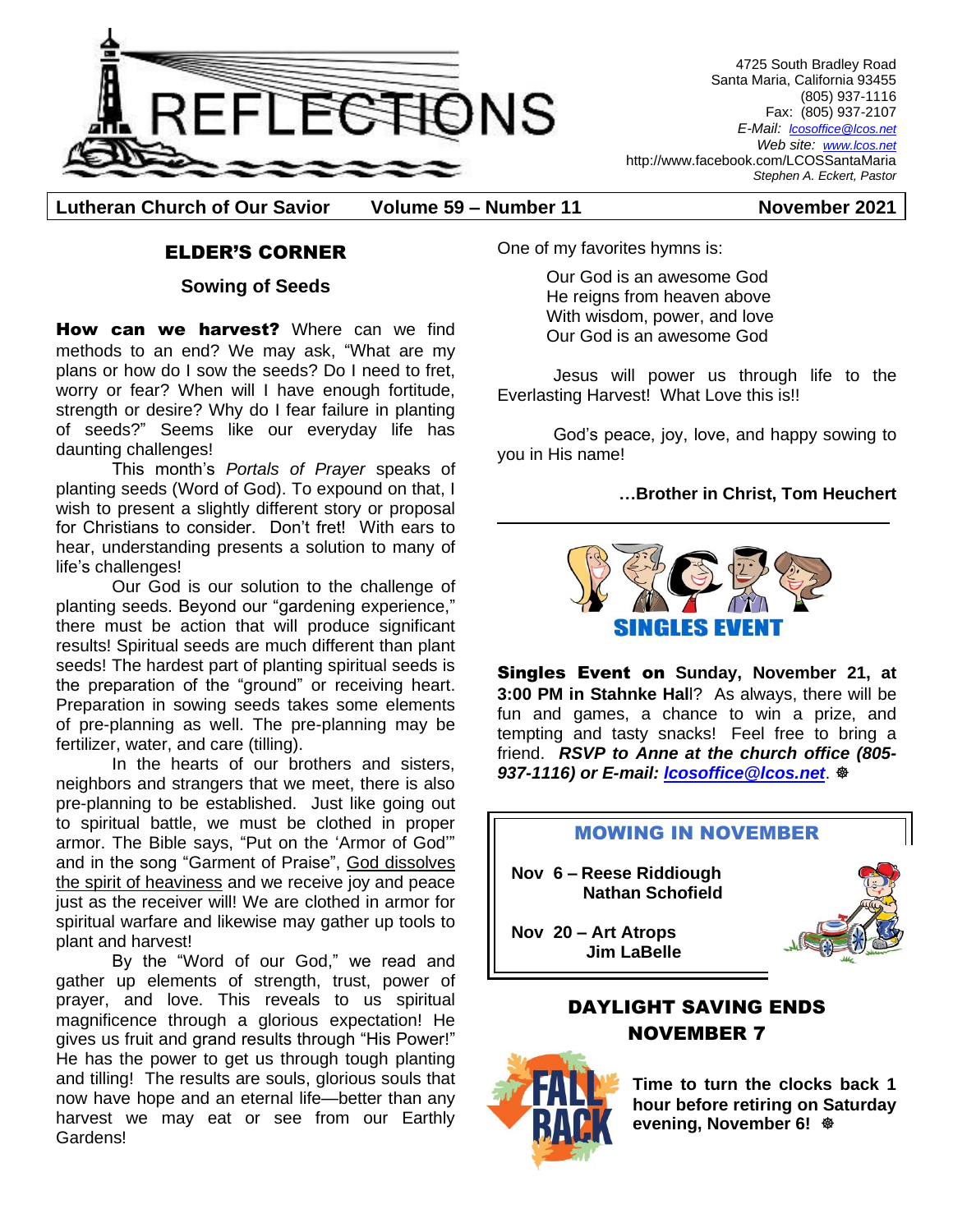

- **Nov 10** Edda Bevilacqua
- **Nov 13** Dena Maddison **Nov 14** Xavier Vargas
- **Nov 16** Kelli Zamudio
- **Nov 22** Gerry Wagner
- **Nov 25** Lily Vargas
- **Nov 29** Rebecca Foley



- **Nov 22** Noel & Clara Rowe
- **Nov 26** Randy & Crystal Shaffer
- **Nov 28** Bruce & Heidi Summers



#### BRINGING GOOD NEWS TO WOMEN



Ladies of Faith Bible Study

will reconvene on **Monday, November 1, 7:00 – 8:30 PM**, in the Fireside Room (Admin. Bldg.). Bring your books (Enough for Now by Sharla Fritz). Study will begin with reading Chapter 1 in class with

homework assigned in preparation for the November 8 meeting. Of course, we will fellowship and catch up with each other at our first meeting. **Call or text if you still need a book!**—**God's blessings, Debbie Heuchert (805) 264-4599** 



**Nov 7 – Communion 8:30 AM –** Peggy Payne **10:30 AM –** Deborah Maddison **Flowers:** Corey, Deborah, and Ellie Maddison

- **Nov 14 – 8:30 & 10:30 AM –** Kelly Olney **Flowers:** In memory of Ann Mininger
- **Nov 21 – Communion 8:30 AM –** Peggy Payne **10:30 AM –** Connie Hathaway **Flowers:** Don Pfingsten—thank God for

sons

- **Nov 25 – Thanksgiving 9:00 AM –** Caydee Eckert **Flowers: Open**
- **Nov 28 – 8:30 & 10:30 AM –** Marianne Heuchert **Flowers: Open**





### **9:00 AM**

**Please join our church family** in giving thanks to God for all the ways in which He has blessed us!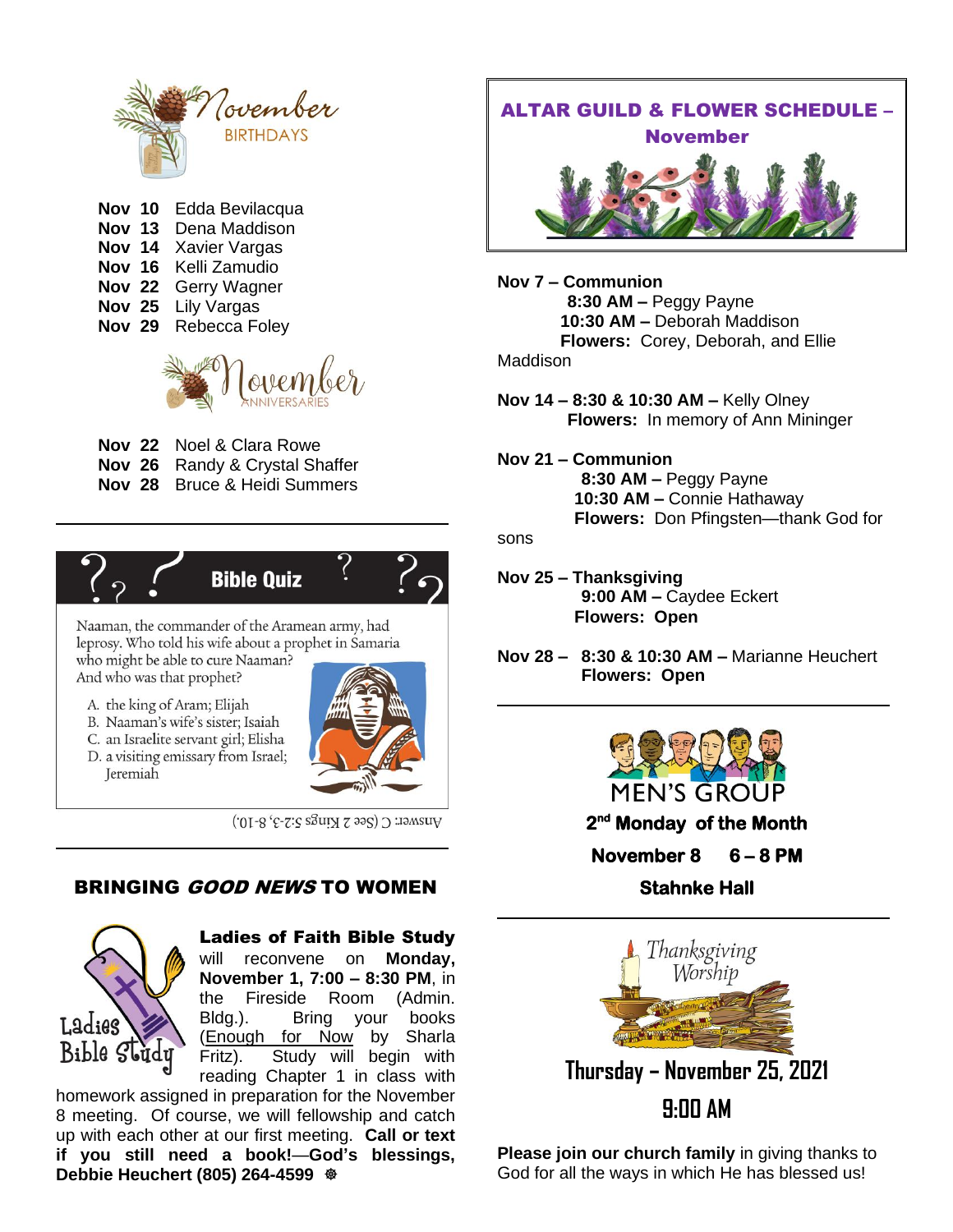

**Jordan, Julie, June, & Jay Hahn—** Jordan is an engineer while Julie works full time remotely as a supplier manager. Jordan enjoys flying and is a Texas A&M football fan. Julie works out, hikes, and spends free time crafting. They especially love hanging out with family. Their children are June, a 5-year-old kindergartener, and Jay, a 3-year-old enrollee at Upward Bound Preschool.

**Shelley Klotz —** Sister of longtime member Gary Lange, Shelley was a stewardess for United Air Lines for 20 years. She and her late husband, Jim, lived aboard a 42-foot sailboat in the northwest, sailing Canadian waters. In the past year, Shelley relocated to Santa Maria where she resides at the Lange ranch and savors the energy of the Lange grandchildren with their projects and animals. She also likes a good book and working Sudoku puzzles.

**Elizabeth Timm—**Retiring in 2020 prompted Elizabeth to move from the Bay Area to the Central Coast, an area she and her family had enjoyed in past years. She has two grown sons and a cherished granddaughter. In her spare time, Elizabeth takes pleasure in cooking , baking, and gardening.

**Adrian Vandegraaf—**Adrian retired from the US Postal Service in 2001 and drove a school bus the next 16 years before becoming a school bus attendant. He is single and appreciates walking each day in Santa Maria's enviable outdoor weather.

# LUTHERAN WOMEN IN MISSION (LWML)

Thanksgiving Food Baskets **– You're invited to** bring non-perishable foods (holiday items; e.g., stuffing, boxed potatoes, gravy, canned veggies and fruits and useful staples; e.g., peanut butter, jam/jelly, cereal, rice, beans, soups, macaroni & cheese)*.* Place them in the baskets located in the church narthex. *Check food expiration dates, please.* If you know a family in need, please contact Linda Sweeney, 805-934-3112. ※



Honey Sunday – Time to sign up for jars of honey (\$7-\$10). Honey jars make great holiday gifts and mailing will be done for you (be sure to have mailing addresses available). This fund-raiser benefits Dakota Boys and Girls Ranch, a Lutheran ministry that provides a place to heal for children, ages 10- 18, who have psychiatric, behavioral, and trauma issues. **Deadline: Sunday, November 21** 



Kids' Boxes—Kids' "bags" are back at LCOS, but now they are boxes! There are four (4) Kids' Boxes in the narthex for use during worship. New to the boxes are sanitizing wipes, LCD writing tablets, and felt Bible stories! Please make sure you return all items to the box and return them to the narthex when you are done. Thank you!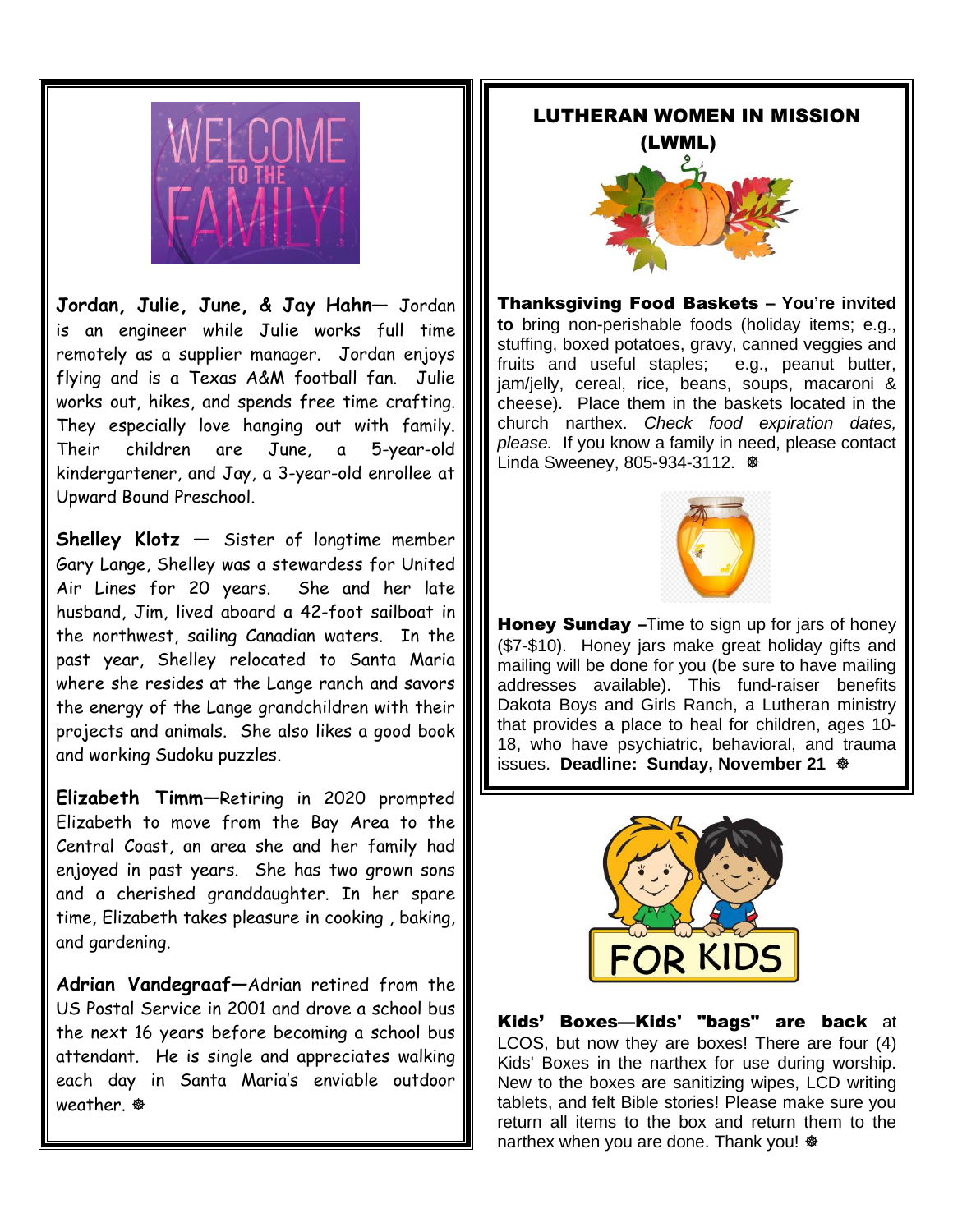#### OPERATION CHRISTMAS CHILD

# **Pebot**

**Operation Christmas Child** is off to a great start thanks to the many volunteers who assisted with the first packing event. Seventy (70) boxes for boys and girls, ages 2-4, were packed in mid-October.

**Two additional packing events** are planned: **November 2** for ages 5-9 and **November 9** for ages 10-14. **Location:** Stahnke Hall 5:00 PM

A reminder that there is a need for volunteers during **National Collection Week's** hours of operation at LCOS, an area drop-off center. *A sign-up sheet is posted next to the Operation Christmas Child flyer in Stahnke Hall.* 

**Contact: Anita Lange (805) 937-6459**

#### HOME SWEET HOME

A man who resided near the border of two states had been told for years his house was in Minnesota. But when a new survey revealed that he actually lived in Wisconsin, he proclaimed, "Thank goodness! I never could bear those cold Minnesota winters."

Defining where we live certainly affects our attitude. Followers of Jesus, or saints, consider their



true home to be in God's dynamic presence. St. Paul was so connected to God through prayer that mystical experiences left him not knowing whether he was in or out of his body (see 2 Corinthians 12:1-10). Living with one foot in heaven and the other on the way there, Paul

could know peace. "Whether we live or whether we die, we are the Lord's," he concludes (Romans 14:8). Christian saints who are still living on earth can rest assured: Our true home is always with the Lord. ※

#### WHAT IS A CORNUCOPIA?

#### Cornucopia, a Greek word

meaning "horn of plenty," has origins in Greek mythology. But the cornucopia became a religious symbol and was even stamped on Jewish coins. Overflowing horns, now common



as Thanksgiving centerpieces, came to symbolize abundance and blessings.



Complete each friend pair from the Bible, using the verses as hints. Then write the circled letters in order on the blanks below to complete Proverbs 17:17.



Eliphaz, Moses; A friend loves at all times. Job, David, James, Mary, Martha, Paul, Lazarus, Elizabeth, Answer: Hushai, Festus, Ruth, Silas, Caleb, John, Bildad, Elisha,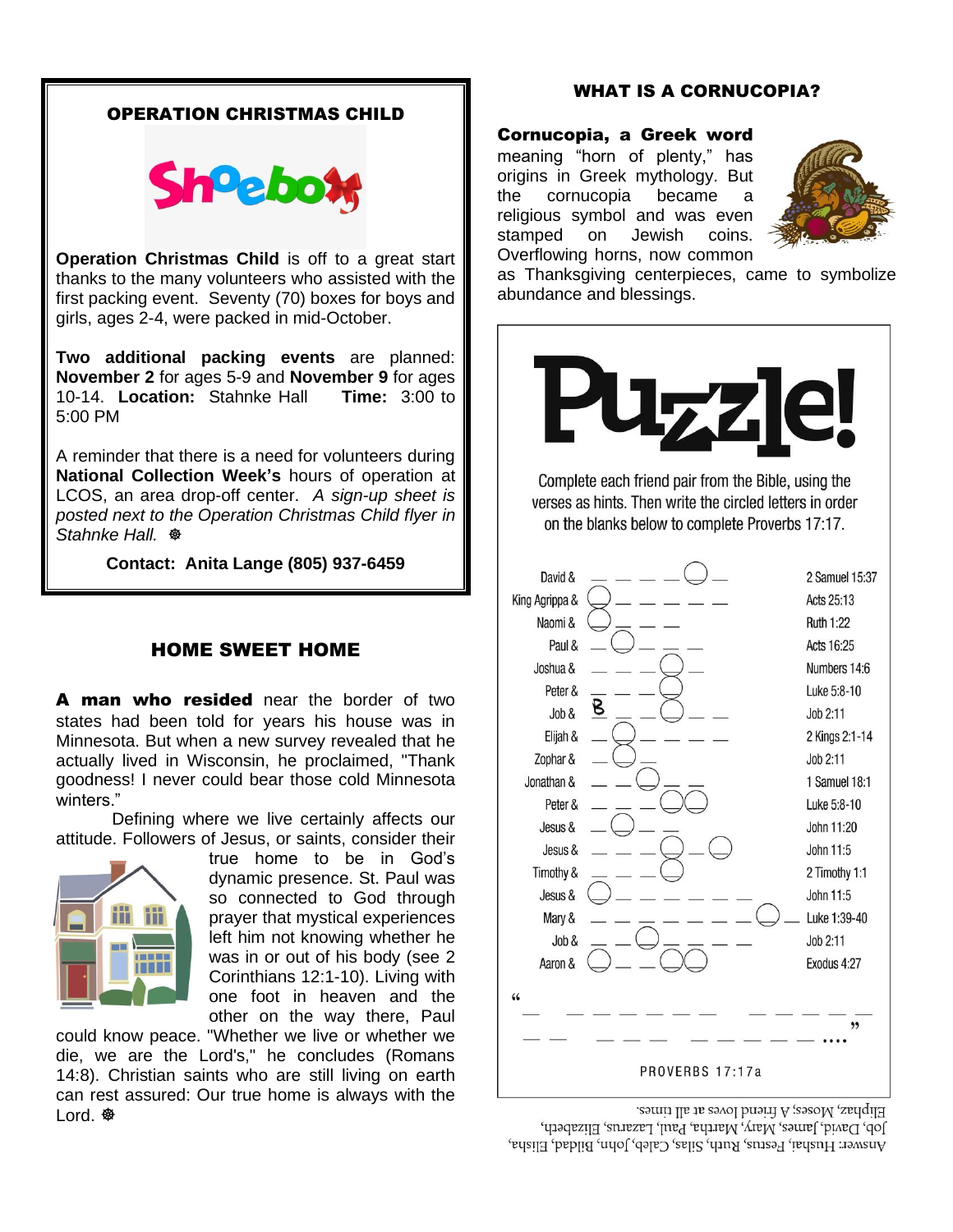#### **NOVEMBER 2021 CHRISTIAN MINISTERS AT LUTHERAN CHURCH OF OUR SAVIOR**

| <b>DAY</b>                                                               | <b>TIME</b> | <b>ELDERS</b>                              | <b>LESSON</b><br><b>READER</b>                           | <b>MUSIC</b><br><b>CHOIRS</b>                                                                                           | <b>SOUND SYSTEM</b>                       | <b>ALTAR GUILD/</b><br><b>FLOWERS</b>                                                                                                                               |  |
|--------------------------------------------------------------------------|-------------|--------------------------------------------|----------------------------------------------------------|-------------------------------------------------------------------------------------------------------------------------|-------------------------------------------|---------------------------------------------------------------------------------------------------------------------------------------------------------------------|--|
| $\overline{7}$<br><b>Sunday</b><br>Communion                             | 8:30 AM     | Jim LaBelle<br><b>Tom Heuchert</b>         | Gary Lange                                               |                                                                                                                         | <b>Chad Thorstenson</b>                   | Altar: Peggy Payne                                                                                                                                                  |  |
|                                                                          | 10:30 AM    | Mark Hathaway<br><b>Rudy Stowell</b>       | Diana Brown                                              |                                                                                                                         | <b>Chris Allen</b>                        | Altar: Deborah Maddison<br>Flowers: Corey, Deborah, & Ellie<br>Maddison                                                                                             |  |
| 14<br><b>Sunday</b>                                                      | 8:30 AM     | <b>Todd Martin</b>                         | <b>Jill Murdock</b>                                      | Sanctuary<br>Choir                                                                                                      | <b>Terry Murdock</b>                      | Altar: Kelly Olney                                                                                                                                                  |  |
|                                                                          | 10:30 AM    | Art Atrops                                 | <b>Brent Clavin</b>                                      | Sanctuary<br>Choir                                                                                                      | Michael Southern                          | Flowers: In memory of Ann<br>Mininger                                                                                                                               |  |
| 21<br><b>Sunday</b><br><b>Communion</b>                                  | 8:30 AM     | <b>Rudy Stowell</b><br>Jim LaBelle         | <b>Becky Zielke</b>                                      | Praise<br>Team                                                                                                          | Karl Di Modica                            | Altar: Kathy Lee                                                                                                                                                    |  |
|                                                                          | 10:30 AM    | Mark Hathaway<br><b>Todd Martin</b>        | <b>Melanie Mayes</b>                                     | Praise<br>Team                                                                                                          | Chris Allen                               | Altar: Connie Hathaway<br>Flowers: Don Pfingsten-thank God<br>for sons                                                                                              |  |
| 25<br><b>Thanksgiving</b>                                                | 9:00 AM     | Dennis Payne                               | Reese Riddiough                                          |                                                                                                                         | Diana Brown                               | Altar: Caydee Eckert<br>Flowers: Open                                                                                                                               |  |
| 28<br>Sunday                                                             | 8:30 AM     | Tom Heuchert                               | Debbie Heuchert                                          |                                                                                                                         | <b>Terry Murdock</b>                      | Altar: Marianne Heuchert                                                                                                                                            |  |
|                                                                          | 10:30 AM    | Art Atrops                                 | Floyd Olson                                              |                                                                                                                         | Dennis Payne                              | <b>Flowers: Open</b>                                                                                                                                                |  |
| Please phone person (*)<br>at right if you are<br>unable to serve. >>>>> |             | <b>ELDERS</b><br>*Tom Heuchert<br>934-1051 | <b>READERS</b><br><i><b>*Todd Martin</b></i><br>801-3873 | <b>CHOIRS</b><br><b>Sanctuary Choir</b><br>*Diana Brown<br>448-1990<br><b>Praise Team</b><br>Jane Riddiough<br>937-5241 | <b>SOUND</b><br>*Dennis Payne<br>934-1101 | <b>ALTAR GUILD</b><br>*Connie Hathaway<br>937-9675<br><b>FLOWERS</b><br>Connie Hathaway<br>937-9675<br><b>FLOWER MINISTRY</b><br>Gary & Anita Lange<br>805-680-8522 |  |

**PLEASE ARRANGE FOR NECESSARY CHANGES WITH PERSON WHO OVERSEES YOUR MINISTRY; INFORM CHURCH OFFICE** *ONLY AFTER* **CHANGES ARE MADE TO SCHEDULE – 937-1116**